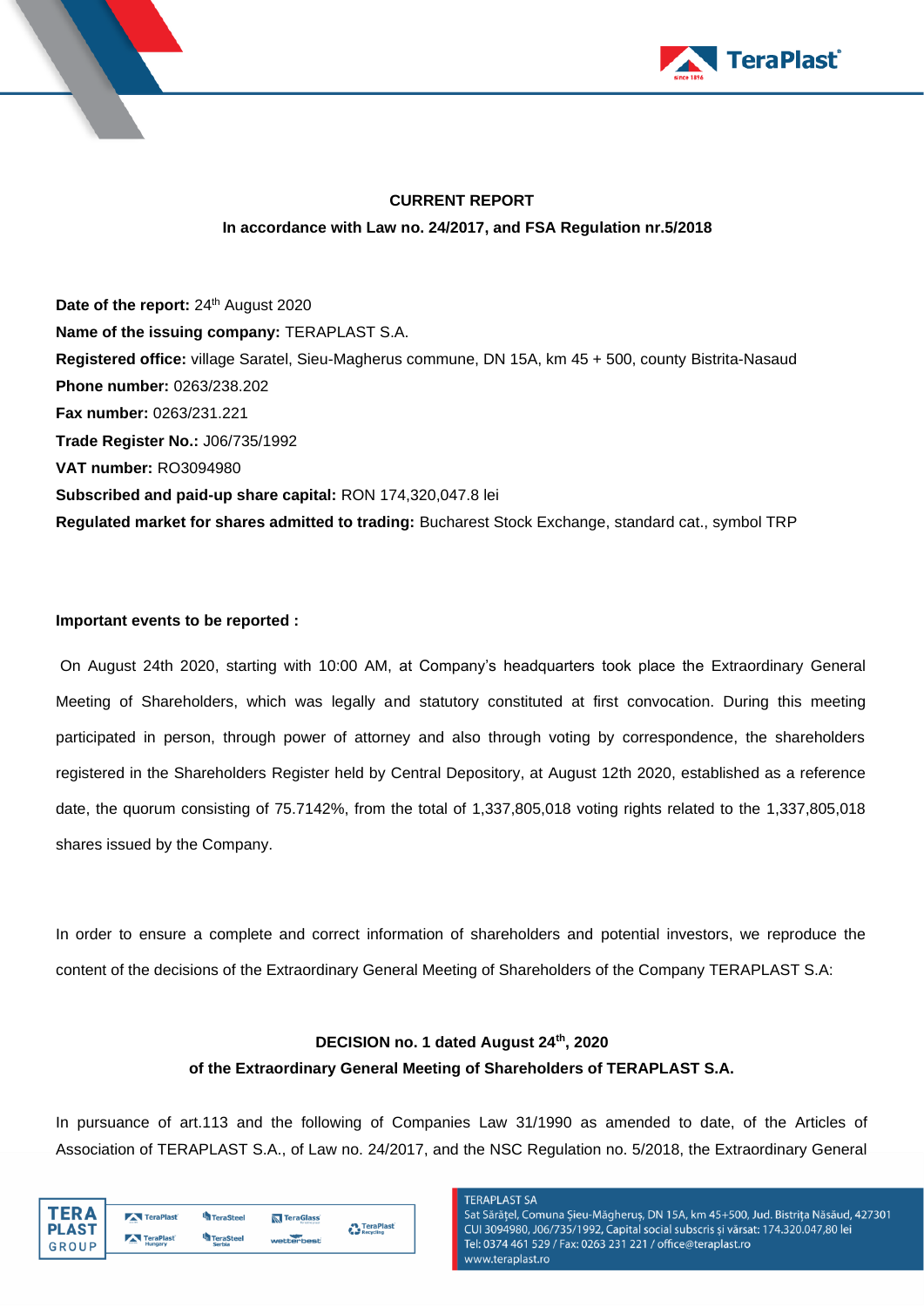

Meeting of Shareholders of the company TERAPLAST S.A., headquartered in village Săratel, commune Șieu-Magheruș, DN 15A, km 45+500, Bistrita-Nasaud County, registered at the Trade Register under no. J06/735/1992, VAT no. 3094980, held on August 24<sup>th</sup>, 2020 at the company's headquarters, at 10:00 am, in a total quorum of 75.7142% of the total 1,337,805,018 voting rights corresponding to the 1,337,805,018 shares issued by TERAPLAST S.A., representing a total number of 1,012,908,896 votes expressed,

#### *DECIDES*

#### *On the items of the agenda as follows:*

**1.** Authorize the stock buyback (repurchase of its own shares) by Teraplast S.A., in accordance with the applicable legal provisions, as follows:

A number of maximum 5,500,000 shares with the par value of 0.1 RON/share at a minimum price equal to the BVB market price at the time of purchase and a maximum price of 0.45 RON/share, for a maximum period of 18 months from the publication date of the Extraordinary General Meeting resolution in the Official Gazette of Romania Part IV, within a stock option plan programme, with a view to implementing a remuneration system of the employees and executives of the Teraplast Group member companies, which should ensure the compliance with the principle of longterm performance and an employee loyalty programme.

The nominal value of the own shares thus repurchased may not exceed along with any other own shares owned by Teraplast S.A. the 10% limit threshold of Teraplast S.A.'s subscribed share capital.

The payment of the repurchased shares is made out of the distributable profit or the company's available reserves, recorded in the last annual financial statement approved, except for legal reserves, according to provisions of article 103 (1) of Law No. 31/1990, as updated.

## **Voting structure: 100% for, 0% against, 0% abstention**

**2.** Approves to appoint the company's Board of Directors for the enforcement and fulfilment of the stock buyback resolution according to item 1 on the EGMS agenda.

#### **Voting structure: 100% for, 0% against, 0% abstention**

**3.** Authorize the Chairman of the Board of Directors, Mr. Dorel Goia, to sign, for and on behalf of all the shareholders present at the meeting, the EGMS Decision.

#### **Voting structure: 100% for, 0% against, 0% abstention**

| TFR A        | TeraPlast      | TeraSteel     | <b>N</b> TeraGlass | TeraPlast |  |
|--------------|----------------|---------------|--------------------|-----------|--|
| <b>PLAST</b> | TeraPlast      | TeraSteel     |                    | Recycling |  |
| GROUP        | $-$<br>Hungary | <b>Serbia</b> | wetterbest         |           |  |

#### **TERAPLAST SA**

Sat Sărățel, Comuna Șieu-Măgheruș, DN 15A, km 45+500, Jud. Bistrița Năsăud, 427301 CUI 3094980, J06/735/1992, Capital social subscris și vărsat: 174.320.047,80 lei Tel: 0374 461 529 / Fax: 0263 231 221 / office@teraplast.ro www.teraplast.ro